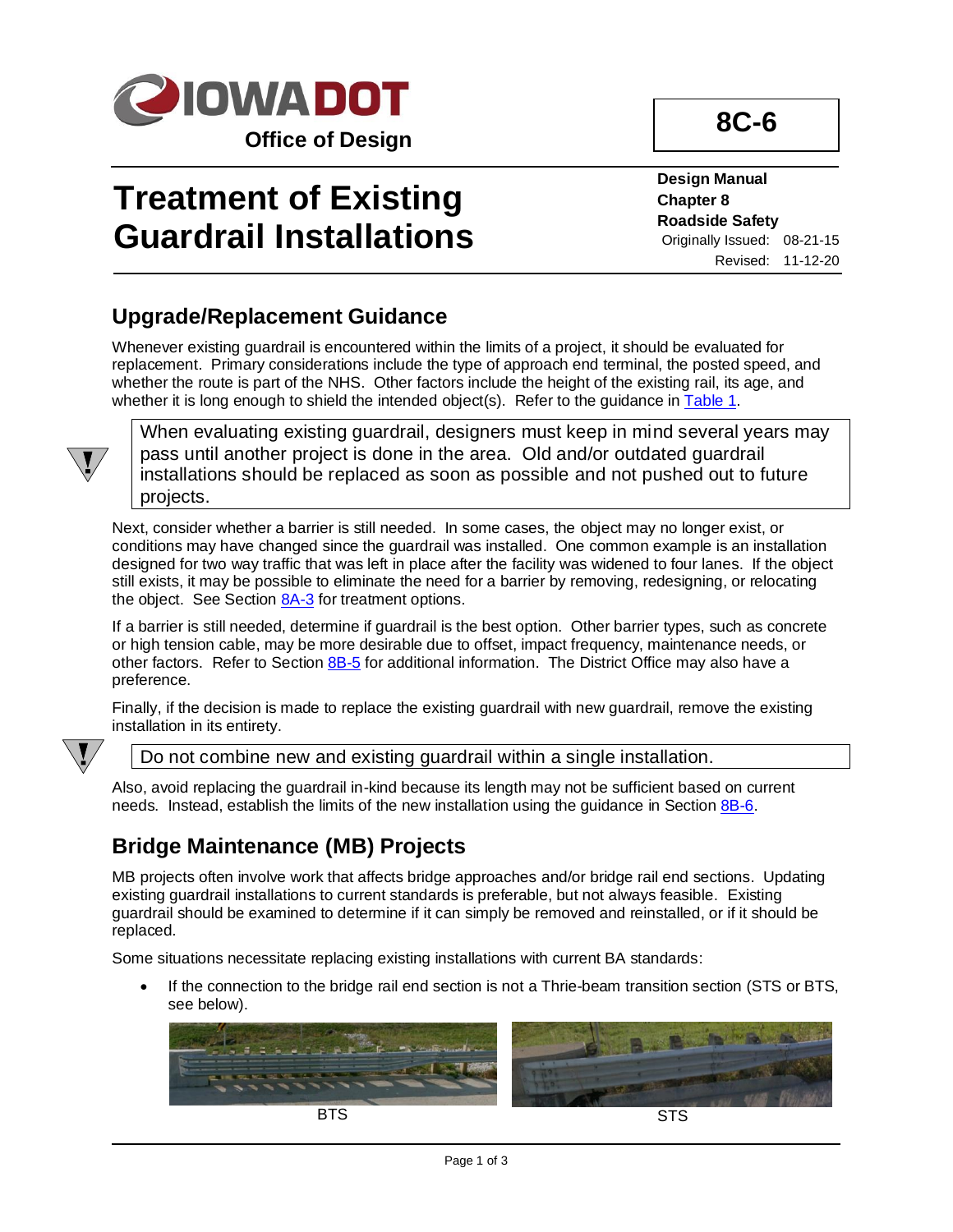• If the end treatment is not energy absorbing. Energy absorbing end treatments have a square head, see below.



- If posts are damaged (e.g. broken or rotted) and/or rails are damaged (torn, bent, flattened, and/or rusted) to the point the system may not function properly.
- If the installation is a bullnose installation.



As noted above, new and existing guardrail should not be combined. If any part of an installation needs to be replaced, replace the entire installation.

#### **Removal of Bullnose Installations**

In the past, bullnose installations were commonly placed in the median between dual bridges and were also used around median bridge piers. Due to their unique design, their removal deserves special mention.



Bullnose installations make a U shape. Each end of the U is attached to another barrier (typically a bridge rail or more guardrail). Proper functioning of the bullnose depends on both of these attachments remaining intact. Therefore, whenever any part of an existing bullnose installation is removed, the entire installation must be removed.

A common situation arises during staged construction where one side of the bullnose conflicts with construction operations, but a barrier is still needed for traffic on the opposite side. In these cases, the bullnose should be completely removed during the first stage and replaced with a single run of guardrail or TBR. The example on the next page demonstrates a sample staging plan. The Methods Section has details available for connecting TBR to bridge rail end sections. Contact the [Roadside Safety Engineer.](01B-02/RoadsideSafetyEngineer.pdf)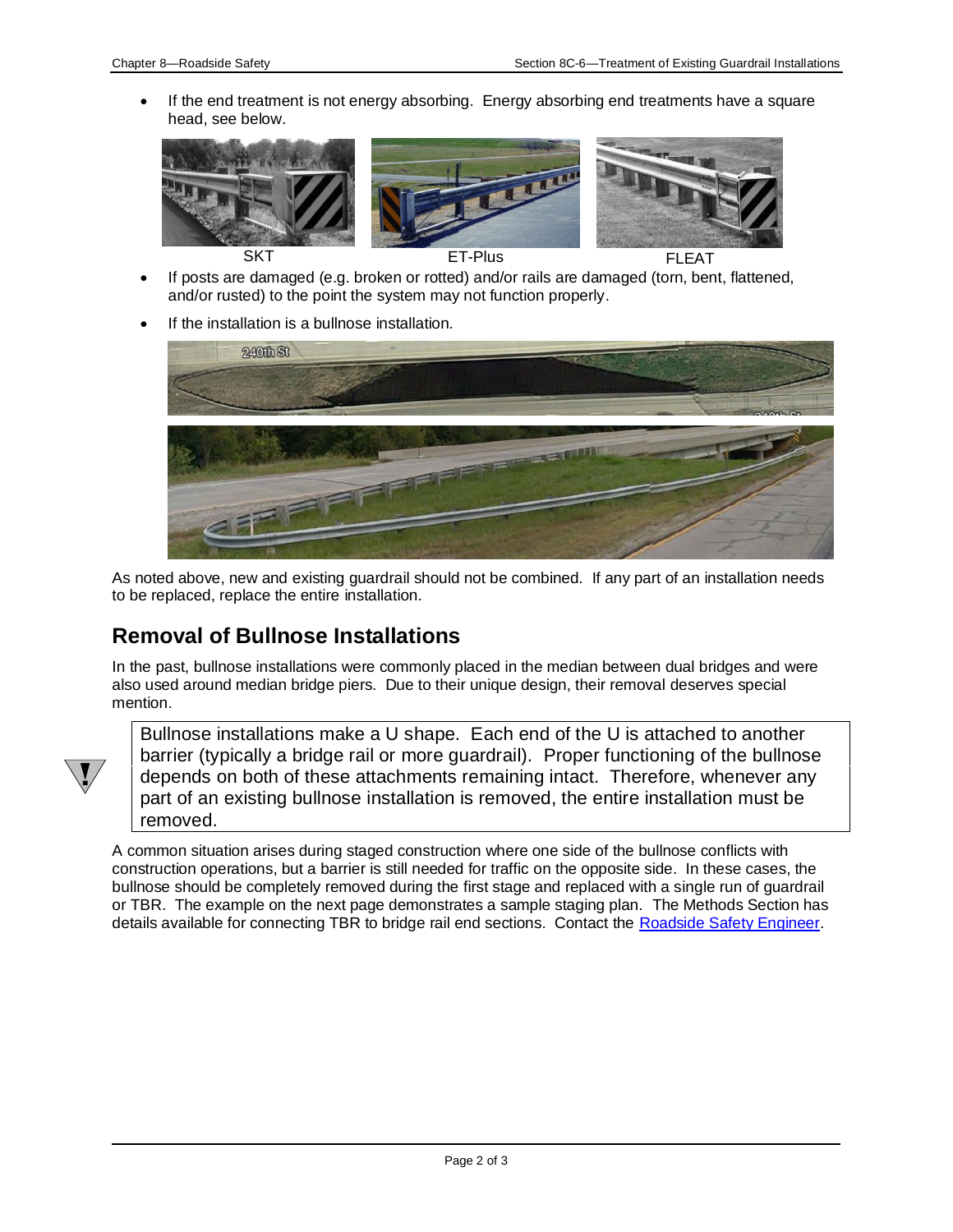#### SAMPLE STAGING FOR GUARDRAIL AT BRIDGES



\*Where TBR is used, it should be connected to the bridge rail end section. Contact the Methods Section for guidance.